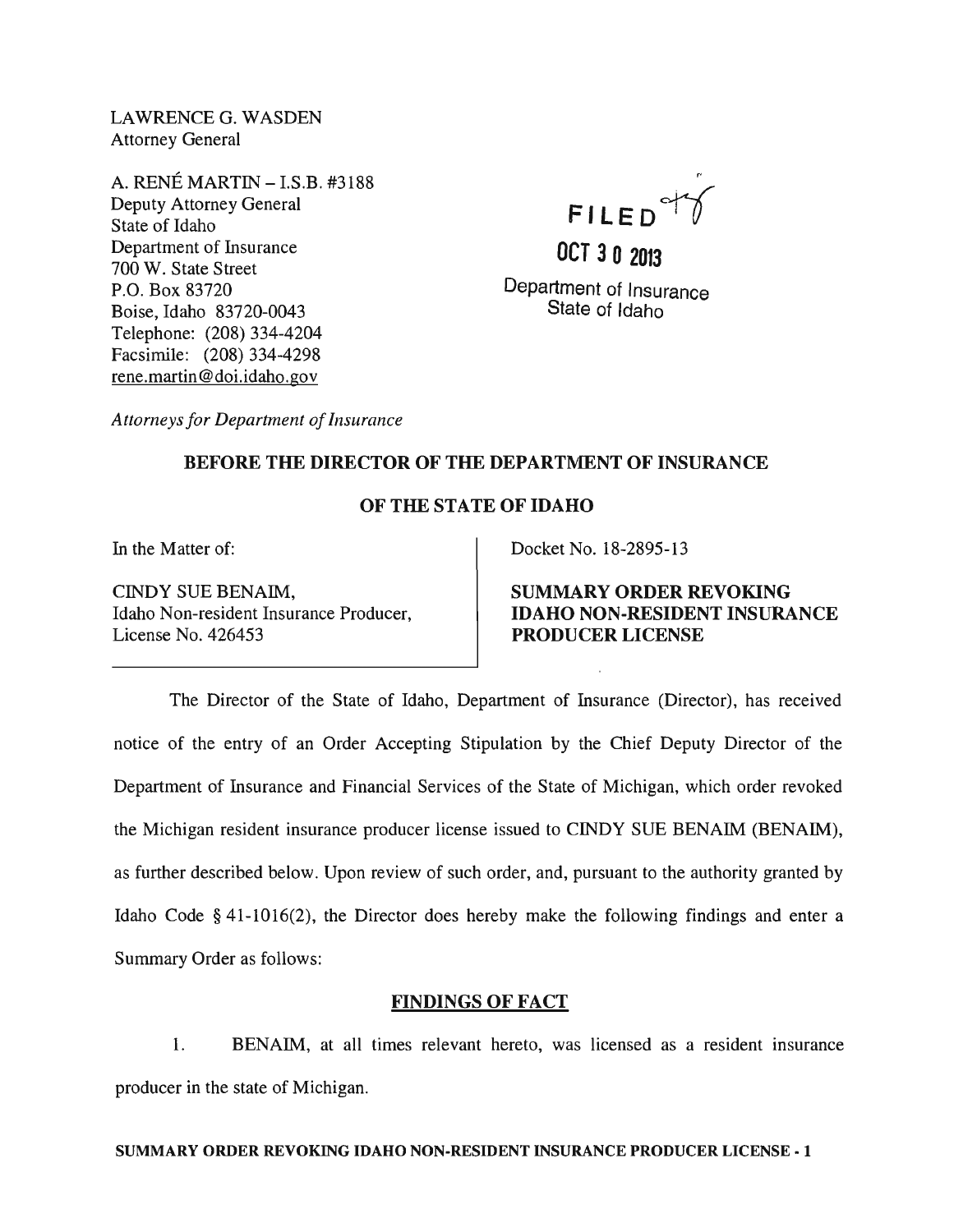2. On or about October 21, 2013, the Chief Deputy Director of the Department of Insurance and Financial Services of the State of Michigan entered an Order Accepting Stipulation in Enforcement Case No. 13-11799. Such order revoked the Michigan resident insurance producer license issued to BENAIM.

3. BENAIM has been continuously licensed as an Idaho non-resident insurance producer, holding license number 426453 from the date of the initial issuance of such license on October 5, 2012, to the present date.

#### CONCLUSIONS OF LAW

4. Idaho Code § 41-1016(2) provides that the Director shall, without hearing, suspend for not more than twelve (12) months, or shall revoke or refuse to continue any insurance producer license issued under title 41, chapter 10, Idaho Code, where the Director has received a final order of suspension, revocation or refusal to continue issued by the insurance regulatory official or court of jurisdiction of the licensee's home state. Based on the foregoing, the Director finds that the circumstances set forth above justify the revocation of BENAIM's Idaho non-resident insurance producer license, pursuant to Idaho Code § 41-1016(2).

### **ORDER**

NOW, THEREFORE, IT IS HEREBY ORDERED that Idaho Non-resident Insurance Producer License No. 426453, issued to CINDY SUE BENAIM, is hereby REVOKED, effective immediately.

IT IS FURTHER ORDERED that BENAIM shall immediately return Idaho Non-resident Insurance Producer License No. 426453 to the Idaho Department of Insurance at the following address: 700 West State Street, P.O. Box 83720, Boise, Idaho, 83720-0043.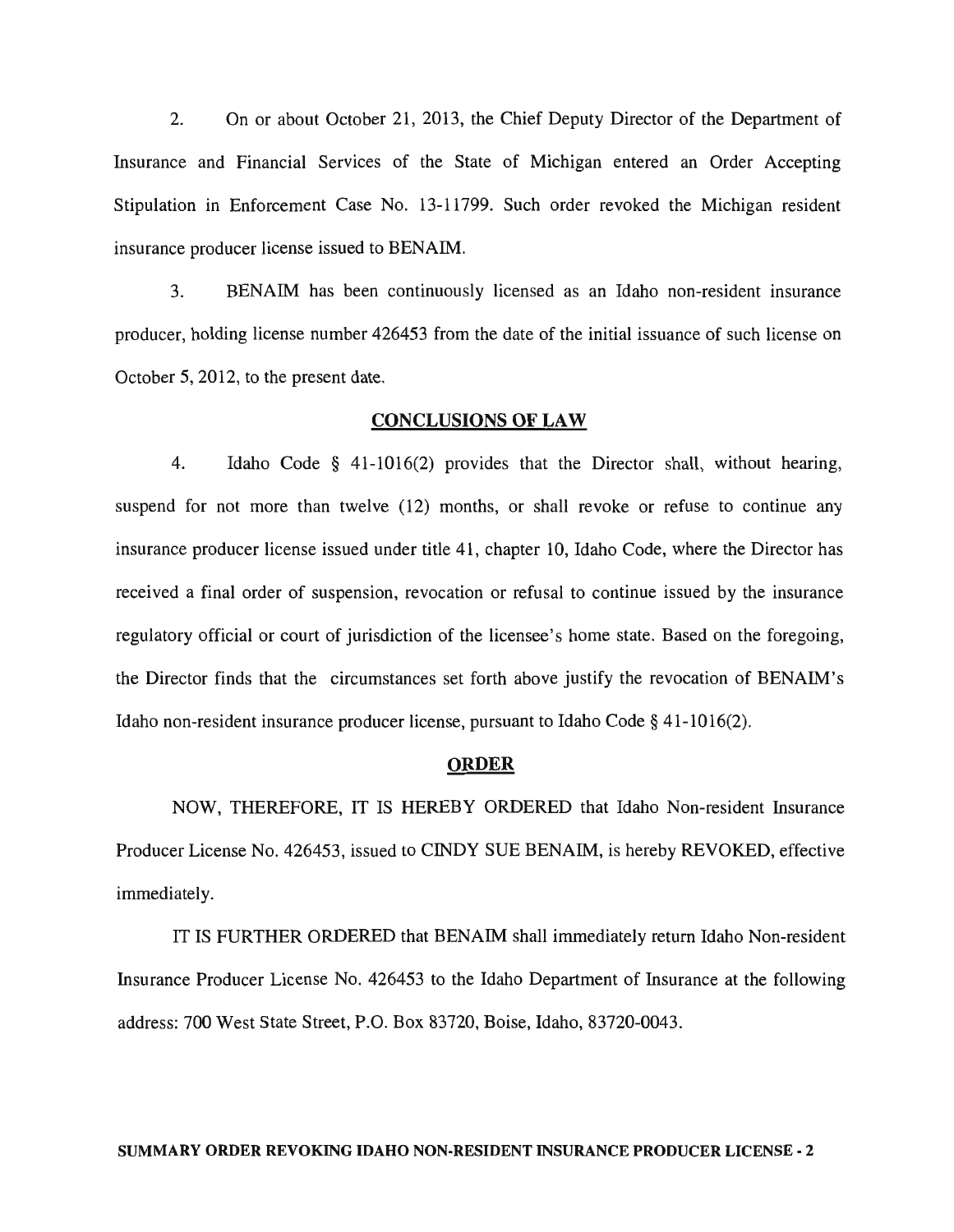DATED this  $\frac{1}{20}$  day of October, 2013.

STATE OF IDAHO DEPARTMENT OF INSURANCE

WILLIAM W. DEAL Director

### NOTIFICATION OF RIGHTS

This is a final order of the Director. Any party may file a motion for reconsideration of this final order within fourteen (14) days of the service date of this order. The agency will dispose of the petition for reconsideration within twenty-one (21) days of its receipt, or the petition will be considered denied by operation of law. *See* Idaho Code § 67-5246(4).

Pursuant to Idaho Code §§ 67-5270 and 67-5272, any party aggrieved by this final order may appeal this order by filing a petition in the district court of the county in which:

- i. A hearing was held,
- ii. The final agency action was taken,
- iii. The party seeking review of the order resides, or operates its principal place of business in Idaho, or
- iv. The real property or personal property that was the subject of the agency action is located.

An appeal must be filed within twenty-eight (28) days of (a) the service date of this final order, (b) an order denying petition for reconsideration, or (c) the failure within twenty-one (21) days to grant or deny a petition for reconsideration, whichever is later. *See* Idaho Code § 67-5273. The filing of an appeal to district court does not itself stay the effectiveness or enforcement of the order under appeal.

#### SUMMARY ORDER REVOKING IDAHO NON-RESIDENT INSURANCE PRODUCER LICENSE - 3